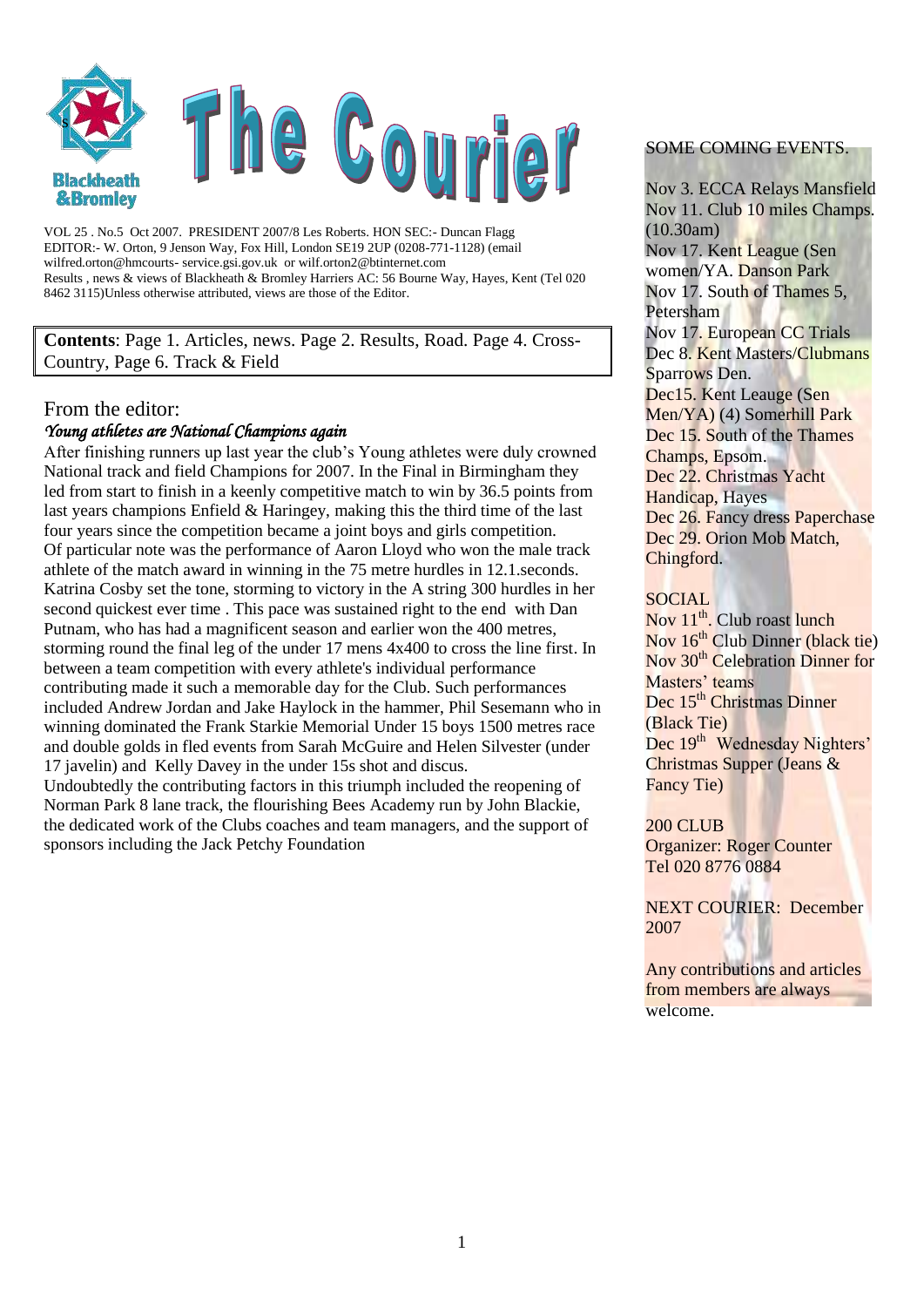#### *Anne Cilia wins the Parris Shield.*

This year's Parris Shield produced a tight finish with Anne Cilia emerging as the winner by a margin of six points over Rhiannon Lloyd (190 points to 184) with Andy Lawes taking third place some sixteen points behind them. Again the races were well attended with over 60 different athletes taking part, and attendances ranging from 35 in August to 45 in May, an average of nearly 40 for each race.

Winners of the individual events were in chronological order Mike Salmon, Anne Cilia), Gary Cook , Josh Leeson, Teresa Nightingale, and Sally Spence. Winners were once again presented with a bottle of wine (or some equivilent prize) and the practice of wearing the winner's yellow T-shirt was continued albeit somewhat more intermittently as successive winners expressed reluctance to receive the garment unwashed.

The winning margin between the top finishers were consistently tight, the largest being only 26 seconds by Teresa Nightingale over Roy Watkins whilst the May race produced a dead heat between Anne Cilia and Mike Gasson, both clocking 32 minutes and 24 seconds each. The fastest net times were recorded by Roger Beswick for the men with a 16'55, and a 16'58, and for the ladies Rosie Ferguson in the last event, securing a time of 19'15.

The handicappers aimed for all runners to finish within a tight window but the best that was achieved was 3 minutes and 24 seconds between the arrival of the first and of the last finishers in the July event. *WHO* 

# **The Courier October 2007. Results**

# Road

#### **Marathons and Half Marathons**

**September 2nd. Kent Coastal Marathon** 92. P.Rodgers (mv40) (4:05'23)- 100. S. Fletcher (mv40) (4:11'36)- 120. J.E Turner (mv50) (4:23'23)

September 2<sup>nd</sup>. Kent Coastal Half Marathon 3<sup>rd</sup> D. Hilliar (1:26'15)- 11<sup>th</sup> D. Mehmed (mv40) (1:32'55)- $12^{th}$ . J. Saunders (1:32'59)-  $14^{th}$  M. Russell (1:33'59)-  $29^{th}$  Ms F. Green (1:37'18)- 56<sup>th</sup> Mme A. McDonough (wv40) (1:42'06)-  $62<sup>nd</sup>$  Ms C. Jones-Baldock (1:43'01)-  $71<sup>st</sup>$ . C. Pike (mv40) (1:44'06)

**September 15th World Masters Champs Marathon, Riccione (Italy)** 14. Ms B. Davey (wv40) (3:21'37) **September 16<sup>th</sup> New Forest Marathon.** 247. S. Fletcher (mv40) (4:06'39)

**October 28th Barnes Green Half Marathon.** 48. G. Cook (1:24'24)- 102. P. Tucker (1:29'41)- 283. J.E. Turner (1:40'39)- 331. D. Leal (1:42'39)- 567. C. Fulford-Brown (1:52'40) – 653. E. Muriska (1:56'24).

### **Other distances**

**August 26th Speyside Way 10 miles, Ballindeloch-Abelour** G. Murray (m70) (1:53.22) **August 27th SWVAC 5k Yeovilton** 11.Peter Hamilton (4th M55) (18'30)- 21.Chris Woodcock (3rd M60) (21'36) **September 2nd. Moray Marathons 10km Elgin** G. Murray (m70) (1:05'31)

**September 16th. Buckie "Louis" 10km** G. Murray (m70) (1:02'43)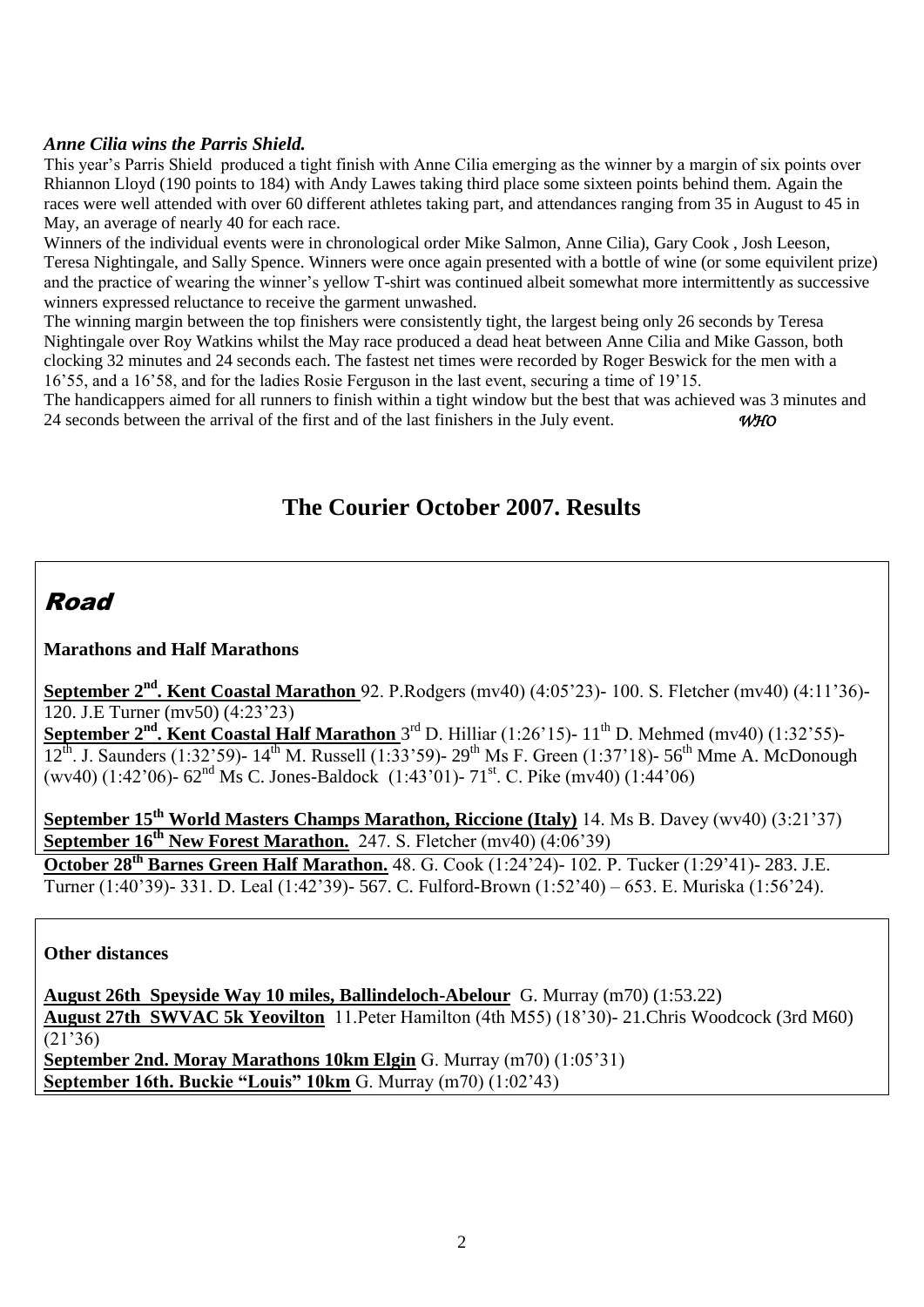**September 29th Southern Road Relays** Blackheath & Bromley Harriers - A Team 9th place - (J.Atkinson{18'12}- J. Poole{18'38}- A. Bruce- Littlewood{20'01}- P.Tucker{18'53}- S. Newport{19'30}- A.Conway{20'20}(1:55'34)) **October 7th River Ness 10km, Inverness** G. Murray (m70) (1:03'59) **October 7th Ashford Givaudan 10km.** 398.R. Saiz (53'53) **October 14th Twickenham Cabbage Patch 10miles**. 539. J. Osman (1:18'06) **October 16<sup>th</sup> SW Vets 10k Road Championship, Portland Bill** 8 Chris Woodcock (3rd M60) (45' 02)

### **Parris Handicap Series**

**Race 6. September 5th** 1 Sally Spence (34'35 /*24'50*) {46 points}-2 Tom Leeson (34'49/*27'34*) {44} -3 Ron Chambers (35'08/*32'08*) {42}-4 Martin Lundie (35'18/*29'18)* {40}- 5 Julia Hilleard (35'25/*25'40*){39}- 6 Jamie Saunders (35'49/*17'49*) {38}- 7 Teresa Nightingale (35'51/*26'21*) {37} - 8 Andy Lawes (35'55/ *19'40*) {36}- 9 Sophie Cowper 2nd F (35'56/*19'26*) {35} -10 John Leeson (36'01/*23'31*) {34} -11 Veronica Marnell (36'07/*30'37*){33}-12 Clare Lodwig (36'08/*21'08*){32}-13 Anne Cilia (36'19/ *23'04*) {31}-14 Terry Brightwell (36'21/*22'21*) {29}-15 Rhiannon Lloyd (36'21/*23'36*){30}-16 Jim Bailey (36'22/*20'22*) {28}-17 Dave Carton (36'25/*20'25*){27}-18 Gary Cook (36'28/*18'13*){26}-19 Dave Beadle (36'31/*18'31)*{25}-20 Chris Pike (36'32/*20'32)* {24}-21 Mike Cronin (36'33/*21'18*){23} -22 Jason Daly (36'41/*19'26*){22}-23 Steve Pairman (36'45/*19'15*) {21}- 24 Andy Tucker (36'46/*19'01*){20}-25 Graham Coates (36'47/*18'47*){19}- 26 Esther Barrett (36'48/*24'33)*{18}-27 Richard Worthington (36'55/*20'10*){17}-29 Dave Ellison (36'56/*18'41*) {15}-28 David Churchus (36'56/*31'11*){16}-30 Paul Hills (36'58/*21'43*){14}-31 Pete Rogers (36'59/*20'14*) {13}-32 Mike Peel (37'04/*24'34*){12}-33 Mike Salmon (37'10/*20'40*){11}-34 Sarah Fletcher (37'14/*27'29*) {10}-35 Tom Corbett (37'23/ *21'23*){9}-36 Rosie Ferguson (37'30/*19'15*){8}- 37 Nanette Cross (37'56/*28'56)*{7}-38 Steve Gardner (38'06/*26'36*) {6}-39 Di Beacom (38'24){5}- 40 Ellie Harker (39'05/*25'05*) {4} -41 Roy Watkins (39'59) {3}-42 Gerald Sterling (43'46/*27'01)* {2} - 43 Adam Corbett (43'52/*29'52*){1}

Fastest men: 1. J. Saunders- 2. G. Cook- 3. D. Beadle. Fastest women. 1. R. Ferguson- 2. S. Cowper- 3. C. Lodwig.

### **2007 Parris Handicap, Final Standings**

1. Anne Cilia (*4/ 48/ 38/ 37/ 32/ 31* -190 points) - 2. Rhiannon Lloyd (*33/ 44/ 20/ 33/ 24/ 30*-184) -3. Andy Lawes (*19/ 30/ 33/ 31/ 19/ 36/-*168) - 4. Gary Cook (*36/ 40/ 26/ 28/ 26-* 156) -5. Clare Lodwig (*15/ 21/ 24/ 29/ 27/ 32-* 148) -6. Mike Salmon (*41/ 23/ 34/ 22/12/11-*143)-7. David Churchus (*1/39/31/34/14/16-*135) -8. Sophie Cowper (*32/27/16/21/35-* 131) -9. Jason Daly (*23/ 40/32/1/4/22*-122) -10. Mike Cronin (*10/34/19/21/ 10/23*- 117) -11.Chris Pike (*27/25/23/11/24-*110) -11. Jamie Saunders (*9/38/25/38-*110) -13. Mike Gasson (*35/ 46/27-* 108)- 14. Roger Beswick (*33/27/30/16*-106) -15.Martin Lundie(*1/21/12/30/40-*104) -16.Teresa Nightingale (*28/38/37*-103) -17.Julia Hilleard (*32/31/39-*102) -18. David Carton (*22/ 17/11/22/ 27*- 99)- 19. Carolyna Jones-Baldock (*39/38/18-*95) - 20 Pete Rogers (*24/ 26/28/13-* 91)-21 Barry Wetherilt (*28/31/26*-85) – 22. Adam Atkinson (*37/36/2/7-*82) -23. Mike Peel (*29/10/11/18/12*-80)-24. Gary Williams (*14/13/24/26*-77) -25 Will Pook (*34/42*-76)- 26 Dave Leal (*7/15/ 29/23*-74) -27. John Leeson (*40/34*-74)- 28 Graham Coates (*24/18/ 9/19*- 70)- 28 Richard Penfold (*35/35*-70) -30 Andy Tucker (*3/7/19/20/20*- 69)- 31.Tara Emery (*37/29/2-*68) -32 Justine Eastbury (*30/20/15*-65) -33. Anna Gear (*20/16/8/20*-64) -33 Paul Hills (*16/11/23/14*- 64)- 35. Jane Bradshaw (*19/25/17-*61) -36 Roy Watkins (*2/3/15/36/3-* 59) -36 Tammy French (*25/34*- 59) -38 Iain Swatton (*26/32*-58) -39 Steve Pairman (*9/10/15/21*- 55) -40. Keith Duffy-Penny (*28/12/14*-54)- 40 Veronica Marnell (*4/ 17/33*- 54) -42. Esther Barrett (*29/18*- 47) -43. Jim Bailey (*10/8/28*- 46) -43. Sally Spence (*46* 46)- 45 Katie Jinks (*31/14*-45)- 45. Terry Brightwell (*5/5/ 6/29*- 45)- 47. Dave Ellison (*11/18/15*- 44) - 47 Josh Leeson (*44*- 44)- 47 Rosie Ferguson (*36/8*- 44)- 47. Tom Leeson (*44*-44) - 47 Dick Griffin (*42*-42)- 51 Ron Chambers (*42*- 42)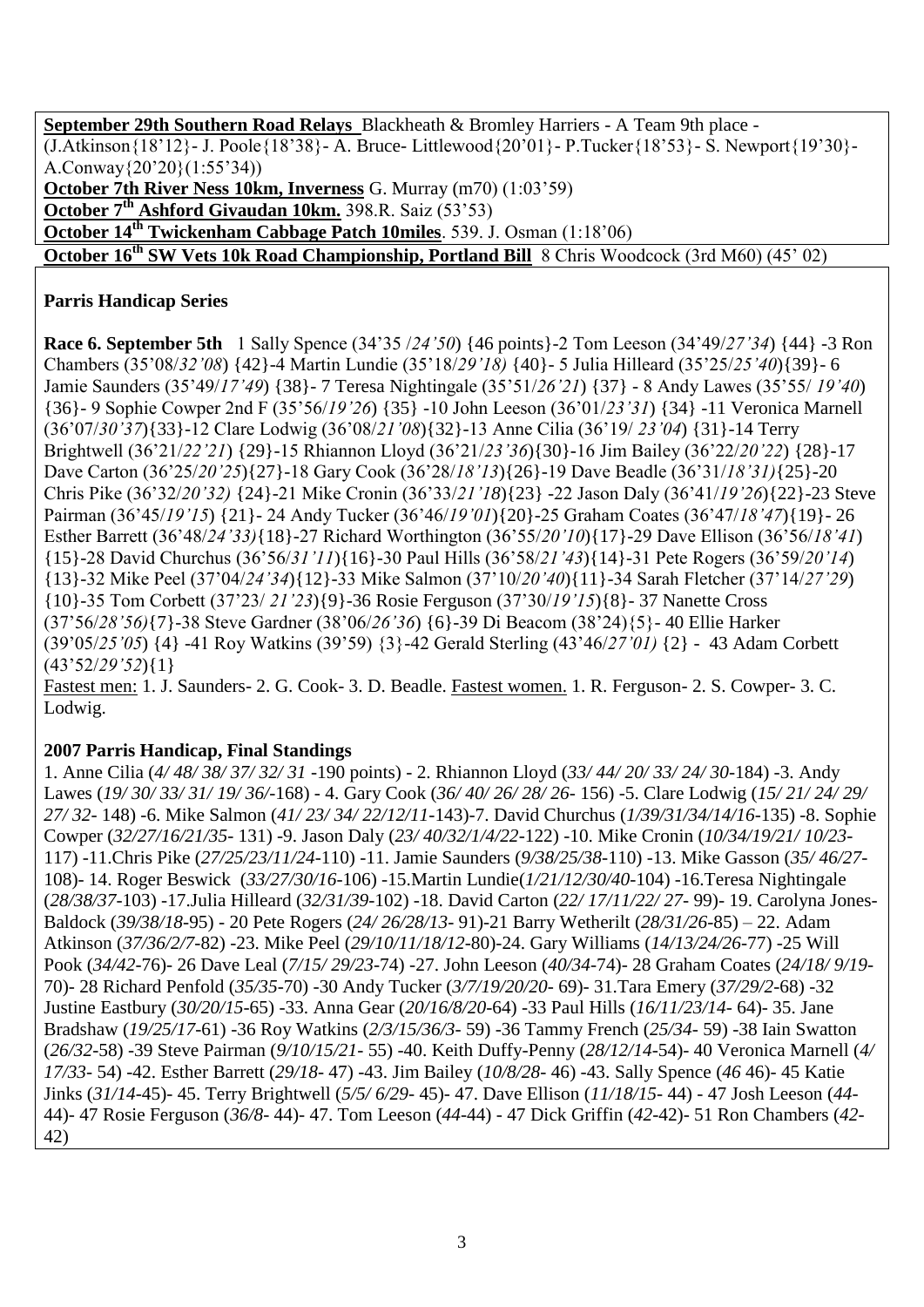# Cross Country

## **October 6th Kent County Cross Country League, Sparrows Den, Hayes**.

Senior men 10,000m. 12. A. Bruce-Littlewood (34'37)- 18. A. Conway (35'17)- 19. A. Camp (35'27)- 26. R. Beswick (36'38)- 28. N.Gasson (36'46)- 39. J. Vinter (38'02)- 44. N. Ayrton (38'37)- 54. K. Daniel (39'41)- 59. M. Ellison (40'10)- 71.G.Coates (41'07)- 79. A. Lawes (42'08)- 90. R. A Hall (42'53)- 100. R. Brown (44'20)- 116. N. Barber (46'60)- 132. M. Gasson (53'28). *Team finished 3rd with 13 points*. Senior women 5000m. 2. B. Proctor (19'52)- 8. R. Ferguson (w40) (21'40)- 18. C. Jones-Baldock (23'47)- 23. E. Fisher (23'59)- 25. Mrs A. Cook (w45) (24'06)- 35. K. Pratten (24'53)- 38. A. McDonough (w50) (25'10)- 44. H. Godsell (w50) (25'57)- 45. A.Cilia (w45)(25'59)- 55. E. Harker (26'57). *Team finished 3rd with 9 match points.* U17 women 4000m 7. R. Smith (14'36).U15 girls 3000m 4. M. Fewster (11'40)- 6. D. Critchley (11'53)- 12. A. Mitchell (12'40)- 21. R.Robinson (14'26). *Team finished 2nd with 5 points* U13 girls 2500m 4. J. Jones (10'46)- 8. H. Cook (11'17)- 12.L. Heria (11'32)- 13. H. Fletcher (11'50)- 18.K.Leonard (12'02)- 23. H. Stenning (12'42) *Team finished 3rd with 4 points*. Junior men 5000m 5. A. Cliffe (18'59) U15 boys 4000m 5. H. Kurtyanek (13'58)- 10. W. Mercer (14'25)- 13. J. Clack (14'35)- 15. R. Braden (14'46)- 22. S. Jackson (15'02)- 32. G. Proctor (16'26). *Team finished 2nd with 5 match points. U13 boys.* 7. A. Willis (11'34)

### **October 27th Kent League, Capstone Park, Chatham.**

Senior men 10,000m. 6. A.Gibbons (32'10)- 11. A. Bruce-Littlewood (32'52)- 19. D.McKinlay (34'13)- 31. S. Hough (35'28)- 45. J. Vinter (36'36)- 87. I. Taylor (40'33)- 94. R. Brown (41'20)- 102. T. Sutton (42'48). *Team finished 3rd with 67 points*. Senior women 5000m. 14. E.Fisher (22'11) - 18. C. Jones-Baldock (22'48) - U17 women 4000m 9. R. Smith (16'58). U15 girls 3000m 3. Michelle Fewster (12'45)- 6. Sophia.Maslin (12'57)- 8. Danielle Critchley (13'03)- 23. Melody Kane (15'18) *Team finished 1st with 17 points* U13 girls 2500m 8. Hannah Cook (11'56)- 11. Lauren Heria (12'07)- 17. KayleighLeonard (12'59)- 18. Holly Fletcher (13'10)- 19. Hope Stenning (13'10) *Team finished*  $2^{nd}$  *with 36 points*. Junior men 5000m 4. R.Daniel (18'08)-5. A. Cliffe (18'08) U17men 5000m 12. C. Ward (18'47) U15 boys 4000m 6. Hector Kurtyanek (18'00)- 7. Oliver Taylor (18'01)- 9. Will Mercer (18'02)- 20. Ross Braden (19'27)- 22. Sam Jackson (19'36)- 24. Greg Proctor (19'57)- 27. Joseph Ewing (20'20)- 35. Jonathan Halls (21'41) *Team finished 2nd with 22 points*. U13 boys. 6. AdamWillis (12'31)- 18. Anthony Moore (13'40)- 19. Tom Scott (13'42) *Team finished 5th with 43 points.*

### **Bennett Cup events**

### **September 22nd Will Bolton Memorial Cross-Country Relays Sparrows Den**

1.M. Skinner (12'48)- 2 J.Atkinson (12'49)- 3 P. Tucker (13'01)- 4. A. Gibbins (14'11)- 5. A. Littlewood (13'18)- 6. D. McKinlay (13'28) – 7. P. Sessemann (13'52)- 8. M. Hill (14'17)- 9. A. Cliff (14'21)- 10 R. Daniel (14'25)- 11. N. Gasson (14'31)- 12. R. Beswick (14'35)-13. J. Vintner (14'35)-14.M. Airey (14'38)-15. S. Cooper (14'40)-16. S. Cavey (14'44)-17. A. Rayner (14'55)-18. J. Godsell (15'01)-19 H. Kurteyanek (15'03)- 20. J. Saunders (15'07)-21. K. Daniel (15'19) – 22. A. York (15'21)- 23. N. Ayrton (15'24)- 24. C.Griffin (15'29)- 25. J. Beck (15'31)- 26. G. Cook (15'37)- 27. W. Mercer (15'40)- 28. R.A Hall (15'44)- 30. G.Coates (15'58)- 31. M. Ellison (16'05)-32. D. Beadle (16'07)- 33. G. Williams (16'22)- 34. S. Pairman (16'26)- 35. A. Lawes (16'33) – 36. R. Ferguson (16'35)- 37 R. Brown (16'40) – 38. M. Jones (16'41)- 39 R. Yates (16'58)- 40.D. Ko (17'00)- 41. G. Proctor (17'04)- 42. R.Smith (17'07)- 43. S. Maslin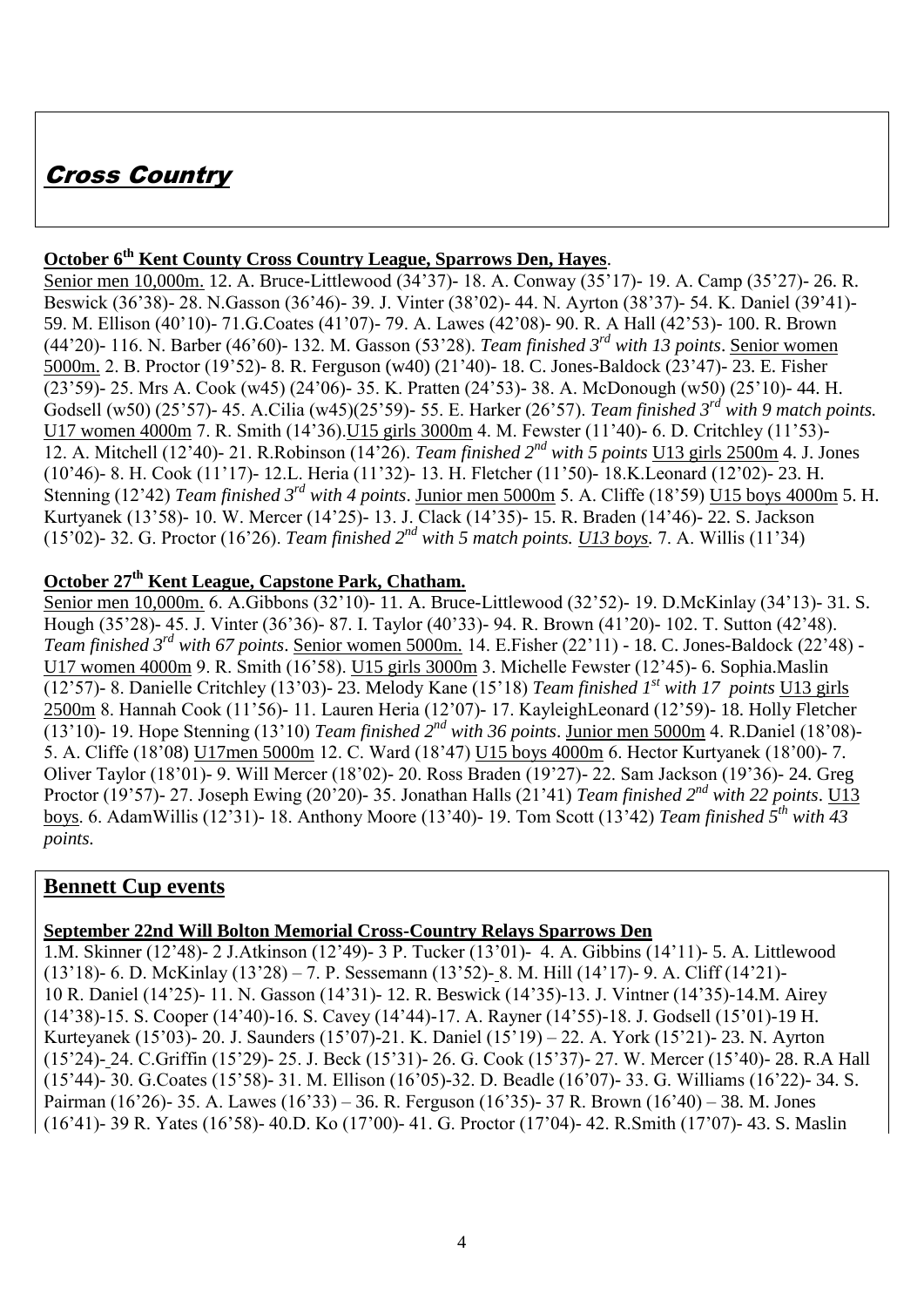(17'12)-44. A. De Matos (17'12)- 45. S. Jackson (17'23)- 46. J. Halls (17'28)- 47. C. Pike (17'28)-48. W. Slack (17'29)- 49. D. Carton (17'31)- 50. M. Salmon (17'33)- 51 M. Fewster (17'36)- 52. J. Phelan (17'36)- 53. P. Hills (17'44)- 54. S. Littlewood (Guest) (17'44)- 55. C. Lodwig (17'49)- 56. K. Pratten (17'50)- 57. J. Bailey (17'51)-58. J. Jones (17'51) -59. J. Saville (17'56)-60 N. Barber (17'59)-61 A. Mitchell (18'01)-62. A. Cook (18'04)-63 M. Cronin(18'04)-64 E. Fisher (18'10)-65. C. Jones-Baldock (18'11)-66 A. Riches (18'21)-67 V. Mitchell (18'24)- 68 N. Webb (18'26)- 69 A.McDonough (18'29)- 70. J.Fenwick (18'29)- 71. M.Compton (18'30)- 72. Ms. K. Jinks (18'38)- 73 Ms.G.Chew (19'07)- 74 A. Cilia (19'17)- 75. J. Leeson (19'20)- I. Swatton (19'22)- 77 S. Gordon (19'27)- 78 E. Harker (19'35)- 79 H. Cook (19'48)- 80 J. Copley (19'49)- 81 T. Delahoy (20'02)- 82 H. Fletcher (20'11)- 83 K. Leonard (20'15)- 84 M. Kane (20'20)- 85 A. Grace (20'26)- 86 J. Clare (20'30)- 87 S. Singer (20'40)- 88 J. Robinson (21'16)- 89 N. Ives (23'09)- 90 S. Fletcher (23'43)-91 J. Leeson (25'40)- 92 T. Leeson (27'35)

### **October 13th Club 5 mile cross country championship, Hayes**

1 J.Atkinson (28'07) {22nd/39 pts}-2 A. Gibbins (29'35) {27th/34} -3 A. Bruce-Littlewood (29'55) {23rd/38} - 4 D. McKinlay (30'59) {33rd/28} -5 R. Beswick\* (31'20)- 6 A. Cliff\* (31'26) -7 R. Daniel (31'42) {21st/40} -8 R.Griffin\* (31'46)- 9 N.Gasson (31'48) {42nd/19}- 10 M. Watling\* (33'38) -11 G. Cook (33'51) {25th/36} -12 H. Kurteyanek (34'03){41st/ 20} -13 A.Tucker\* (34'04) -14. J. Saunders (34'11) {51st/10} -15 M. Ellison\* (34:11) -16 C. Griffin (34'17){28th/33}-17. K. Daniel (34'25) {39th/ 22} -18. D. Beadle\* (34'46) -19 G. Williams\* (35'13)- 20 G.Coates (35'31){34th/27}- 21 R.Braden (35'59){45th/16}-22 R.A. Hall (36'12){50th/11}-23 Ms J. Bradshaw\* (36'43) -24 A. Lawes (37'00) {38th/23} -25 J. Ewing (37'21) {35th/26}  $- 26$  C. Pike\* (37'30) -27 Ms V. Mitchell\* -28 D. Ko (38'15) {56th/5}-29 R. Brown (38'17) {52nd/ 9} -30 P. Hills\* (38'43) - 31 N. Barber (38'48) {32nd/29}- 32 J. Bailey (38'59) {31st/30} -33 M. Cronin (39'01) {24th/ 37}-34 Ms C. Lodwig (39'18) {30th/31}-35 Ms C. Jones-Baldock\* (39'39) -36 W. Slack (39'42) {47th/14} - 37 Mrs A. Cook (40'14) {37th/24}-38 Ms R. Smith (40'40){60th/1} -39 Ms M. Fewster (40'40){58th/3} - 40 Ms A. McDonough (40'42) {29th/32} -41 Ms A. Mitchell (40'43) {46th/15} -42 A. Riches (41'16) {44th/17} - 43 T. Delahoy\* (41'28) -44. Ms K. Pratten (41'32) {57th/4}-45 Ms J. Eastbury\* (41'40) -46 J. Halls (41'57) {62nd/1}- 47 J. Fenwick (42'08) {53rd/ 8}-48 P. Mitchell\* (42'21) -49 M. Compton (42:21) {54th/7}- 50 Ms A. Cilia (42'59) {40th/21} -51 .G. Cooper (43'10) {61st/1} -52 A. Grace\* (43'12) -53 Ms E. Harker (44'17) {49th/12} -54. A. Edwards\* (44'19) -55 P. Lovell\* (44'23) -56 M. Gasson (45'00) {48th/13} -57 C. Rowe (46'17) {26th/35} -58 J. Clare (46'47) {55th/ 6} - 59 A. Pontifex (47'15) {59th/ 2} -60. J.Copley (47'23) {64th/1} -61 Ms M. Kane (49'18) {66th/1} -62 A. Jelly\* (50'11) -63 N.Ives (50'43) {65tht/1} -64 D. Churchus (56'59) 43rd/18} - 65 P. Long (57'38) {36th/25} -66 R. Chambers (1:02'50) {63rd/1}

Leading handicap positions *1. Ms J. Eastbury (22'30){60 points}- 2. P. Lovell (23'18){59}- 3. A. Edwards (23'44) {58}-* 4. A. Tucker (24'34) {57}- 5. T. Delahoy (24'38) {56}- 6. R. Griffin (24'41) {55}- 7. C. Pike  $(25'00)$  {54}- 8. M. Watling  $(25'03)$  {53}- 9. Ms J. Bradshaw  $(25'03)$  {52}- 10. G. Williams  $(25'03)$  {51}- 11. D. Beadle (25'06) {50}- 12. M. Ellison (25'06) {49}- 13. Ms A. Jelly (25'26) {48}- 14. A. Grace (25'27) {47}- 15. Ms V. Mitchell (25'31) {46}- 16. A. Cliff (25'36) {45}- 17. P. Hills (25'38) {44}- 18. Ms C. Jones-Baldock (25'39) {43)- 19. R. Beswick (25'40) {42}- 20. P. Mitchell (25'41) {41)

*Bennet Cup Leaders after 2 events* 

1 D. Beadle (98) - 2 P. Hills (96) -3 R. Daniel (90) - 4 A. Bruce- Littlewood (85) -5 Mme A. McDonough (83) -6=C. Griffin (79) -6=. C. Pike (79) -8= H. Kurteyanek (76) -8=Ms C. Lodwig (76) -10 Ms E. Harper (72).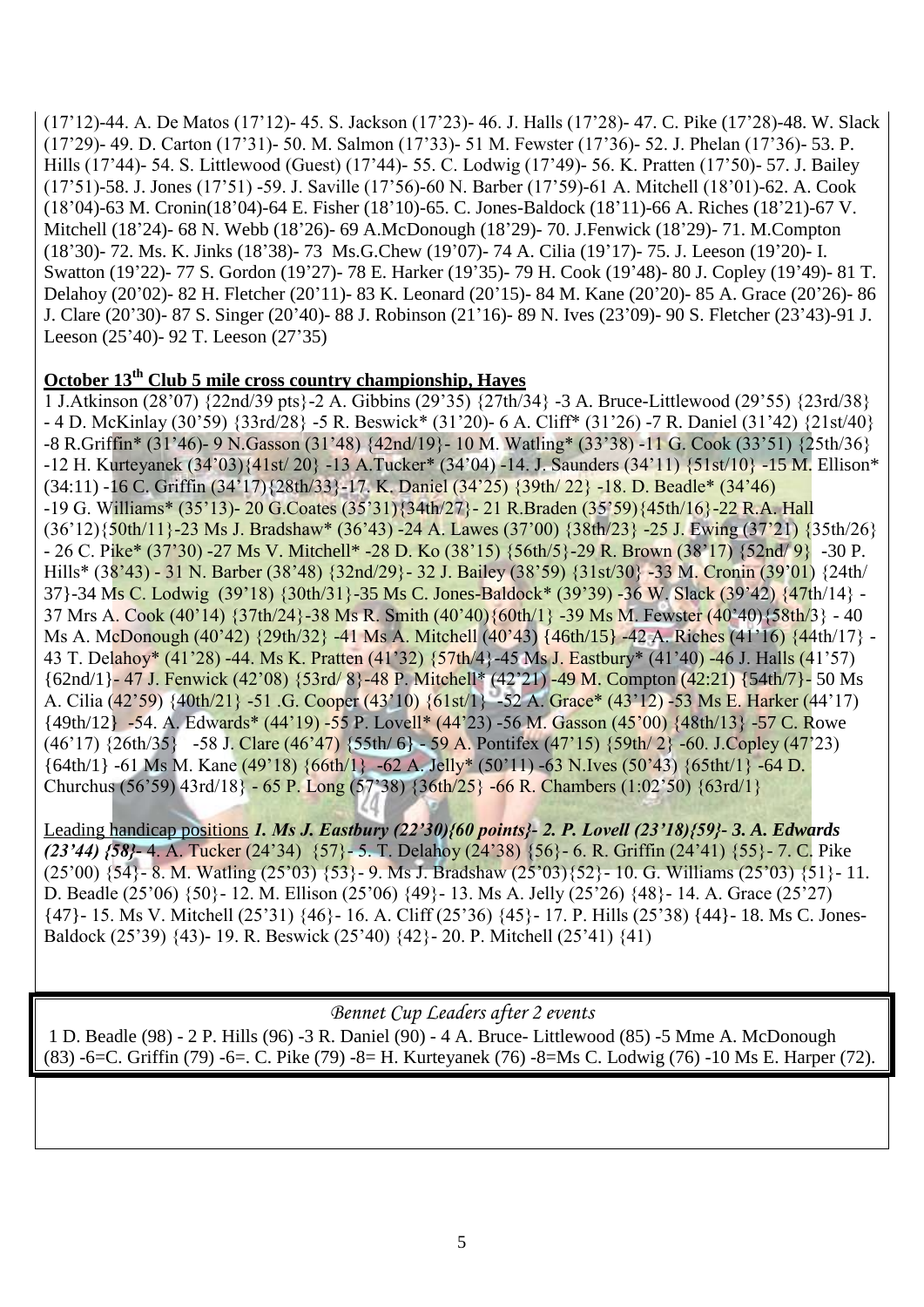# Track & Field

#### **August 18th British Athletics League Men's Cup Final, Bedford International Stadium.**

100m 6. D. Bovell (11.12) ; 200m 4. J. Alaka (22.37) ; 400m 7. E. Harrison (50.70) ; 800m 4. D. McKinlay (1'57.16);1500m 8. D.Ryan (4'15.48) ; 3000m s/chase 4. D.McKinlay (10'01.99) ; Hammer 6.A.Williamson (58.39m); Discus 6. A. Pope (44.53m) ; Tjump 8. S.Bobb (13.73m); PV 2. S.Huggins (4.60m) ; 1200m medley relay (400m, 2x200m, 400m) 6th place (2'25.58). *team finished 6th with 39 points*

Womens' final. 100m. 2. A. Shand-Whittingham (11.87) ; 200m 8. S. McLellan (27.66) ; 400m 7. V. Nakangu (56.98) ; 800m 7. J. Saville (2'29.39) ; 3000m 8. J. Butler (11'28.33) ; 100m hurdles 7. S. McLellan (17.4) ; Hammer 5. R. Blackie (52.32m) ; Discus 8. R. Blackie (27.53m) ; Tjump 8. L. Blackie (10.71m) ; PV 4. E. Hughes (3.20m) ; 1200m medley relay (400m, 2x200m, 400m) 7th place (3'02.45). *team finished 7th with 31 points*

## **September 2nd UKA National Young Athletes League, Alexander Stadium Birmingham**

*U17men*. A string. 100m 4. J. Alexander (11.41); 200m 3. D. Putnam (22.36); 400m 1. D. Putnam (50.02); 800m 5. C. Ward (2'04.83) ; 1500m 2. C. Ward (4'19.51) ; 3000m 3. S. Cavey (9'47.13) ; 400m hurdles 3. S. Lloyd (1'02.42) ; 100m hurdles 8. J. Clarke (15.06) ; 1500m s/chase 2. B. Greenhalgh (4'57.33) ; Hammer 3. A. Jordon (60.25m) ; Discus 2. D. Ridge (34.43m) ; Shot put 2. E. Ekaneem (15.04m) ; Javelin 7. J. Warren (35.55m) ; PV 7. A. Stockdale (2.50m) ; Hjump 8. G. Holder (1.55m) ; Ljump 5. M. Morrison (6.15m) ; Tjump 2. M. Morrison (13.98m) ; B string. 100m 3 L. Charles (11.25) ; 200m 2. J. Alexander (23.25) ; 400m 5. A. Stockdale (53.16) ; 800m 6. A. Blair (2'14.21) ; 1500m 3. A. York (4'34.21) ; 3000m 1. J. Warren (9'59.58) ; 400m hurdles 3. J. Clarke (1'04.82) ; 100m hurdles 3. S. Lloyd (14.42) ; 1500m s/chase 7. L. Hammond (DQ) ; Hammer 1. J. Haylock (54.95m) ; Discus 1. T. Mitchell (32.93m) ; Shot Putt 3. A. Jordon (10.04m) ; Javelin 6. J. Haylock (29.88m) ; PV 5. J. Clarke (2.30m) ; Hjump 7. S. Cavey (1.40m) ; Ljump 2. S. Palmer (5.55m); Tjump 6. J. Ayisi (10.90m). 4x 100m relay 2<sup>nd</sup> place. (J. Alexander, M.Morrison, D. Putnam, L. Charles 43.83) ; 4x400m relay 1st place (A. Stockdale, L. Charles, A. Blair, D. Putnam 3'25.80) *U15boys* A string. 100m 1. T. Bensted (11.46); 200m 2. T. Bensted (23.36); 400m 1. T. Bensted (51.34); 800m 6. J. Clack (2'13.52) ; 1500m 1. P. Sesseman (4'21.33) ; 80m hurdles 1. B. Hopkins (12.00) ; Hammer 1. M. Takpak (38.91m) ; Discus 4. M. Takpak (31.98m) ; Shot putt 4. M. Longhurst (11.83m) ; Javelin 8. J. Cooper (24.92m) ; Ljump 4. M. Longhurst (5.63m) ; Hjump 5. J. Price (1.55m) ; PV 1. C. Debola (3.11m). B string. 100m 4. D. Coblho (12.40) ; 200m 7. K. Daly (25.81) ; 400m 2. B. Parkin (54.56) ; 800m 4. O. Taylor (2'18.29) ; 1500m 1. H. Kurtyaneck (4'42.78) ; 80m hurdles 2. S. Camacho (12.26) ; Hammer 6. J. Cooper (26.48m) ; Discus 7. J. Price (18.13m) ; Shot putt 1. M. Takpak (11.39m) ; Ljump 2. M. Camacho (5.19m) ; Hjump 3. B. Parkin (1.50m) ; 1x 100m relay 6th place (B. Parkin, K. Daly, D. Cohelo, S. Camacho 43.30) ; 4x400m relay 7th place DQ) *U13boys*. A string. 100m 2. A. Daly (12.72) ; 200m 3. A. Daly (25.73) ; 800m 5. C. Britton (2'24.29) ; 1500m 7. A. Lister (5'12.29) ; 75m hurdles 1. A Lloyd (12.11) ; Shot put 6. B. Haylock (7.45m) ; Hjump 3. A. Lloyd (1.40m) ; Ljump 6. A. Willis (4.42m) B string. 100m 1 J. Pinnock (13.22) ; 200m 5. R. Maloney

 $(27.45)$ ; 800m 6. A. Willis (2'30.01); 1500m 5. B. Taylor (5'14.69); 75m hurdles 4. A. Daly (12.97); Shot Putt 4. S. O'Connor (6.73m) ; Hjump 1. J. Pinnock (1.35m) ; Ljump 1. E. Otoyo (4.41m) ; 4x 100m relay 1st place (J. Pinnock, R. Maloney, A. Lloyd, A. Daly 51.49)

*U17women*. A string. 100m 3. D. Annon (12.49) ; 200m 5. I. Ivy (26.79) ; 300m 1. D. Annon (41.33) ; 800m 5. J. Saville (2'23.59) ; 1500m 5. A. Regan (5'10.45) ; 3000m 7. R. Smith (12'13.32) ; 300m hurdles 1. K. Cosby (45.14) ; 80m hurdles 6. K. Cosby (12.41) ; Hammer 1. O. Jemiyo (43.20m) ; Discus 2. K. Jones (33.45m) ; Shot put 3. S. Mcguire (10.08m) ; Javelin 1. S. Mcguire (30.41m) ; PV 5. R. Brawn (2.10m) ; Hjump 2. J. Matthews (1.65m) ; Ljump 5. I. Ivy (5.04m) ; Tjump 2. I. Ivy (10.71m)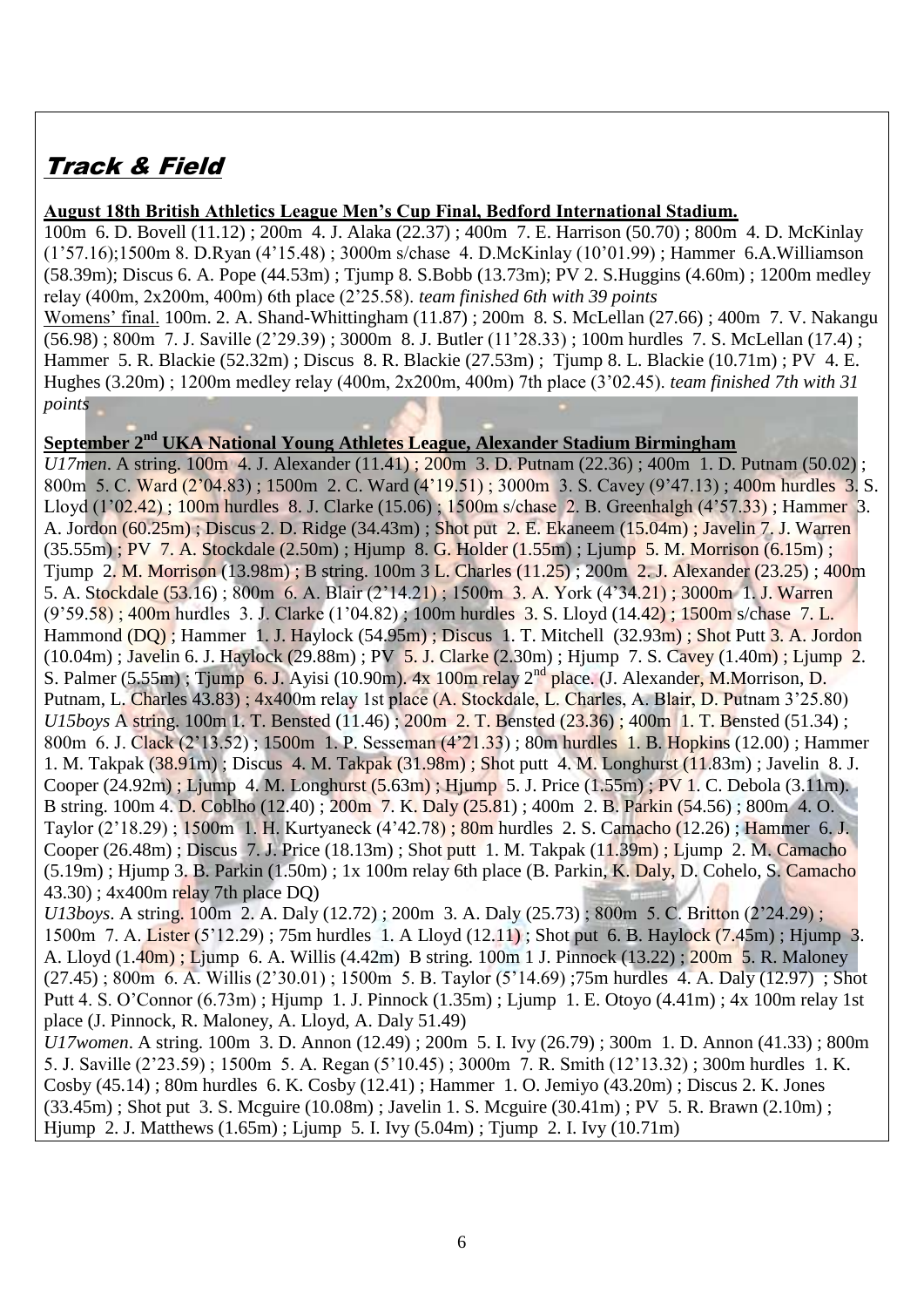B string. 100m 4. G. Sheppard (12.85) ; 200m 4. G. Sheppard (26.50) ; 300m 1. J. Harding (44.61) ; 800m 1. A. De Matos (2'26.90) ; 1500m 6. J. Saville (5'33.82) ; 3000m 6. H. Garcia (12'30.55) ; 300m hurdles 2. A. De Matos (49.28) ; 80m hurdles 7. V. Huell (13.42) ; Hammer 3. C. Wickham (23.48m) ; Discus 6. S. Mcguire (18.54m) ; Shot put 1. K. Jones (9.83m) ; Javelin 1. H. Silvester (28.55m) ; Hjump 4. G. Sheppard  $(1.50m)$ ; Ljump 4. L. Forbes-Morris  $(4.43m)$ ; Tjump 2. J. Matthews  $(10.18m)$ ;  $4X 100m$  relay 4th place (D. Annon, G. Sheppard, K. Vistuer, R. Cook (51.10)) ; 4x 300m relay 8th place DQ *U15girls* A string. 100m 5. L. Noel (13.01) ; 200m 5. N. Nelson-Roberts (26.97) ; 800m 3. D. Critchley (2'20.47) ; 1500m 4. M. Fewster (4'59.78) ; 75m hurdles N. Nelson-Roberts (12.08) ; Hammer 1. M. Takpak (38.91m) ; Discus 1. K. Davey (25.08m) ; Shot putt 1. K. Davey (10.47m) ; Javelin 8. L. Noel (16.83m) ; Ljump 4. L. Stevens (4.50m) ; Hjump 4. N. Nelson-Roberts (1.35m) ; B string. 100m 3. J. Raikes (13.04) ; 200m 2. J. Raikes (26.77) ; 800m 2. K. Galley (2'26.40) ; 1500m 3. S. Maslin (5'12.85) ; 75m hurdles 1. L. Stevens (12.46) ; Discus 7. C. Lyston (15.43m) ; Javelin 6. G. Chew (12.97m)- Shot putt 1. L. Noel (9.61m) ; Ljump 6. S. Hurlock (4.17m) ; Hjump 3. C. Lyston (1.40m) ; 4x 100m relay 5th place (N. Nelson-Roberts, A. Jacobs (52.13)) *U13girls*. A string. 75m D. Asher-Smith (10.43) ; 150m 2. D. Asher-Smith (20.63); 800m 6. H. Fletcher (2'38.05) ; 1200m 3. J. Jones (4'08.09) ; 70m hurdles 3 R. Jones (12.45); Shot put 5. E. Dumper  $(7.47m)$ ; Hjump 3. F. Read  $(1.40m)$ ; Ljump 4. G. Middleton  $(4.12m)$  B string. 75m 4 E. Sargeant  $(10.64)$ ; 150m 3. C. Colegate (20.94) ; 800m 4. N. Carney-Holland (2'41.46) ; 1200m 3. H. Cook (4'28.90) ;70m hurdles 3. R. Gianini (13.47) ; Shot Putt 3. E. Sargeant (6.79m) ; Hjump 1. L. Lalemi (1.40m) ; Ljump 2. J. Moore (4.07m) ; 4x 100m 6th place (E. Sargeant, D. Asher-Smith, L. Pariola Birch, G. Middleton (57.30).) BBHC finsihed 1st in 813 ½ points.

### **September 9th KCAA Track Relay Champs, Norman Park.**

**4 x 100m** *U13 boys* final. 1st BBHAC team 1 (Eddie Otoyo, Raphael Maloney, Adam Lloyd, Anton Daly) (52.5). *U13 girls* 1st heat 1st BBHAC team 1 (Eliza Sargaent, Dina Asher-Smith, Jessica Moore, Georgina Middleton) (55.2)- 2<sup>nd</sup> BBHAC team 2 (Lara Lalemi, Charlotte Colegate, Lauren Pariola Birch, Rachel Giannini) (55.9)- 5th BBHAC team 5 (Ayoni Williams, Eleanor Dumper, Charlotte Hughes Broughton, Emily Mills) (1'01.3)- 2<sup>nd</sup> heat 3rd BBHAC team 4 (Amber Bryant Isaac, Sian Bayley, Hayley Smith, Jocelyn Grant)  $(1'02.7)$ - BBHAC team 3 Disqualified- Final. 1st BBHAC team 1 (as before) (55.7)-  $2<sup>nd</sup>$  BBHAC team 2 (as before) (56.2)- 6th BBHAC team 5 (as before) (1'01.7)- 7th BBHAC team 4 (as before) (1'02.8). *U15 boys* 1st heat 2<sup>nd</sup> BBHAC team 1 (Kieren Daly, Jonathan Pettet, Dominic Coelho, Pharjeon Okotie) (48.4)- Final 3rd BBHAC team 1 (Kieren Daly, Jonathan Pettet, Pharjeon Okotie, Tom Benstead (47.6) *U15 girls* 1st heat 2nd BBHAC team 1 (Amara Lalemi-Jacobs, Christinie Lysion, Emma Howard, Sian Hurlock) (53.7)- Final 6<sup>th</sup> BBHAC team 1 (as before) (53.8) **3 x 800m** U13 boys Final 2<sup>nd</sup> BBHAC team 1 (Alex Lister, Adam Willis, Kristian Britton) (7'41.5) U13 girls 1st BBHAC team 1 (Holly Fletcher, Nancy Carney-Holland, Jessica Jones) (8'13.6)- 3rd BBHAC team 2 (Hannah Cook, Ella Self, Hope Stenning (8'46.1)- Final 1st BBHAC team 1 (as before) (7'51.2)- 5th BBHAC team 2 (as Before) (8'48.7) U15 girls 1st heat  $2^{nd}$  BBHAC team 2 (Sophie Gorden, Amy Mitchelle, Sophia Maslin) (8'15.1)- 3rd BBHAC team 3 (Georgia Chew, Melody Kane, Clare Parkin (8'35.3)- 2<sup>nd</sup> heat 1st BBHAC team 1 (Danielle Critchley, Krsyal Gallery, Michelle Fewster) (8'05.4)-Final  $2^{nd}$  BBHAC team 1 (as before) (7'25.9)- 5th BBHAC team 2 (as before) (8'03.9)- 8th BBHAC team 3 (as before) (8'40.3). **4 x 400m** U15 boys 1st heat. 1st BBHAC team 1 (James Clack, Steve Comacho, Ben Parkin, Tom Bensted) (3'42.4). **4 x 200m** U15 girls Final BBHAC team 1 disqualified.

### **September 23rd Jim Day Memorial Pole Vault Competition, Norman Park**

U13 Girls 2. Siobhan Parr (2.01m) ; U15 Girls 4. Jessica Nicole-Smith (2.91m) -5. Anna Huggins (2.11m); U20Women 2. Rachel Arnheim (3.41m); U15 Boys 1.Charlee Bebolla (3.01m); 2. Mark Longhurst (3.01m)

# **September 12th One Hour Track Run, Norman Park**

1. Andy Tucker (15,840m/*9.84miles*)- 2. M. Speed (15,347m/*9.54*)- 3. David Beadle (14,855m/*9.23*)- 4.Graham